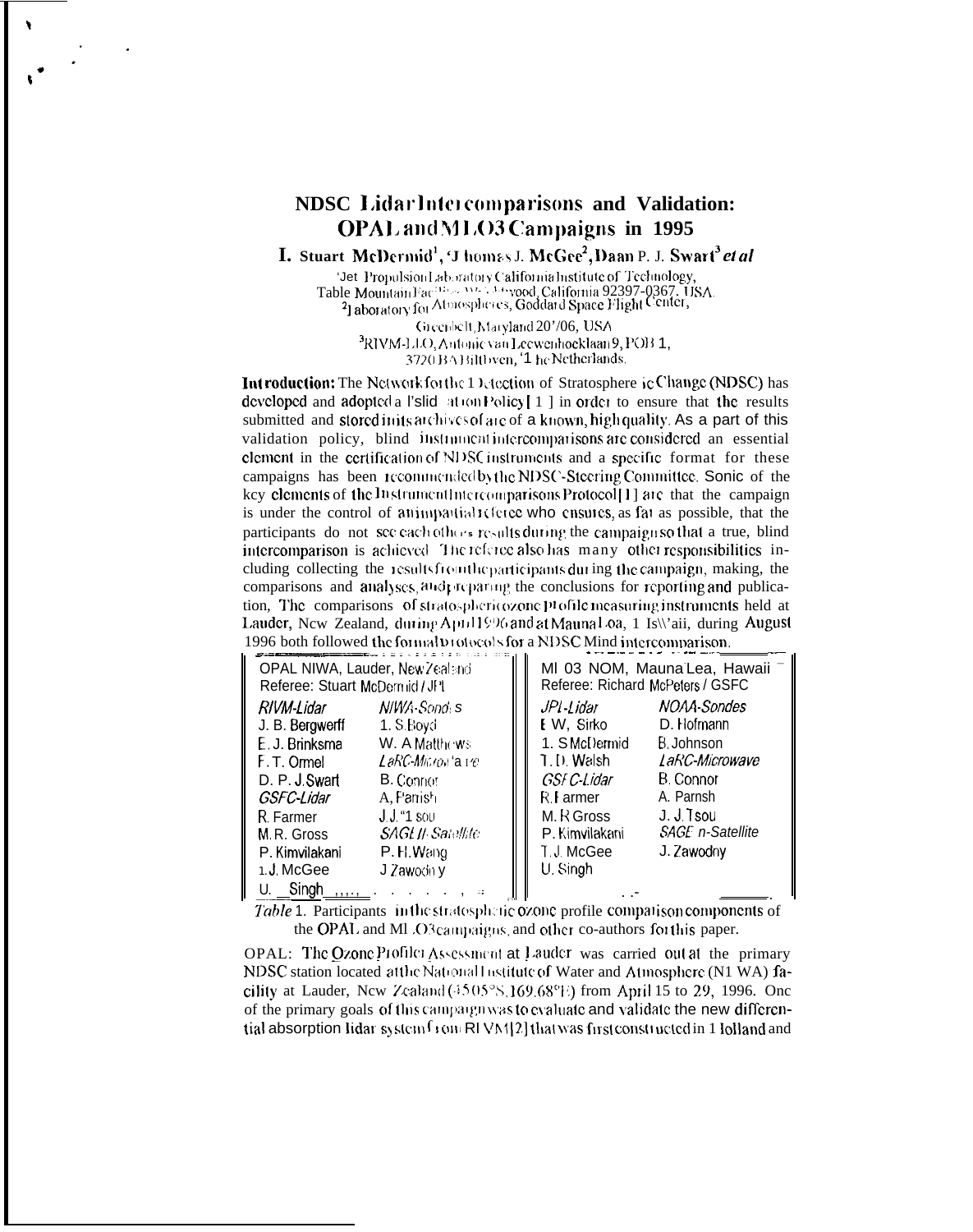| Day | Date    | Gl<br><b>GSFC</b>            | <b>MM</b><br>LaRC | W<br>NUVA | 431<br>F⊹VM | SA.<br><b>SAGE</b> |
|-----|---------|------------------------------|-------------------|-----------|-------------|--------------------|
| 1   | 4/15/95 | $\overline{\sqrt{\sqrt{2}}}$ |                   |           |             |                    |
| 2   | 4/16/95 | J                            |                   |           |             |                    |
| 3   | 4/17/95 | √√                           |                   |           |             |                    |
| 4   | 4/18/95 |                              |                   |           |             |                    |
| 5   | 4/19/95 | √                            |                   |           |             |                    |
| 6   | 4/20/95 |                              |                   |           |             |                    |
| 7   | 4/21/95 | √√                           |                   |           |             |                    |
| 8   | 4/22/95 | N                            |                   |           |             |                    |
| 9   | 4/23/95 | √                            |                   |           |             |                    |
| 10  | 4/24/95 |                              |                   |           |             |                    |
| 11  | 4/25/95 | J                            |                   |           |             |                    |
| 12  | 4/26/95 | √                            |                   |           |             |                    |
| 13  | 4/27/95 |                              |                   |           |             |                    |
| 14  | 4/28/95 |                              |                   |           |             |                    |
| 15  | 4/29/95 |                              |                   |           |             |                    |



then II loved to Lauder in October 1994. '1 he microwave ozone radiometer [3] had recently been reinstalled at 1 auder, following a period of intercomparison at Table Mountain, and required validat ion, '1 he other instruments participating in this campaign were the mobile DIAL system from GSF C[4] and the balloon ECC sondes that were part of the ongoing program at NIWA, Additionally, there were several reasonably close overpasses of the SAGE 11 satellite instrument and of HALOE onboard UARS, although the latter have not yet been incorporated into the inter-

comparisons and neithersatellity measurements are truly part of the blind dataset

OPAL Results: All of the results presented in this paper are from the blind part of the campaign and the final dateset for acceptance of results was the day after the last of the measurements. Any results subsuitted after that day become part of a revised data set that will also be intercompared but which was not carried out as a blind ex-

periment. As an example of the results obtained during the OI 'Al campaign, figure 1 shows the profiles ob tained by all of the instruments on day  $6(4/20)$  which was one of the days when all instruments had me I surements. The first measurement of 1 this  $\overline{\xi}$ night was from the  $SAGH11$  satellite which made a sunset  $(06.34)$  (Note  $\frac{25}{27}$ all times arc UT) measurementata tangent point of  $47.3^\circ$ S, some  $905 \cdot k$ m from the Lauder site. The 1X(' sonde was launched at 1 2:28 and made measurements up to its burstall it (Ide of  $34.8$ -km which it reached at  $14.13$ The two lidars cannot be operated simultaneously due to interference of





the backscattered light The GSI C lidar operated first on this night, running from 13:10 to 14:33; the RIVM lidarthen followed at 15:12 until 17:50. The microwave instrument obtained a profile from an integration through most of the night, from 13:59 to 17:55. Thus, with the exception of the SAGE II measurement all of the measurements were made very close together in time.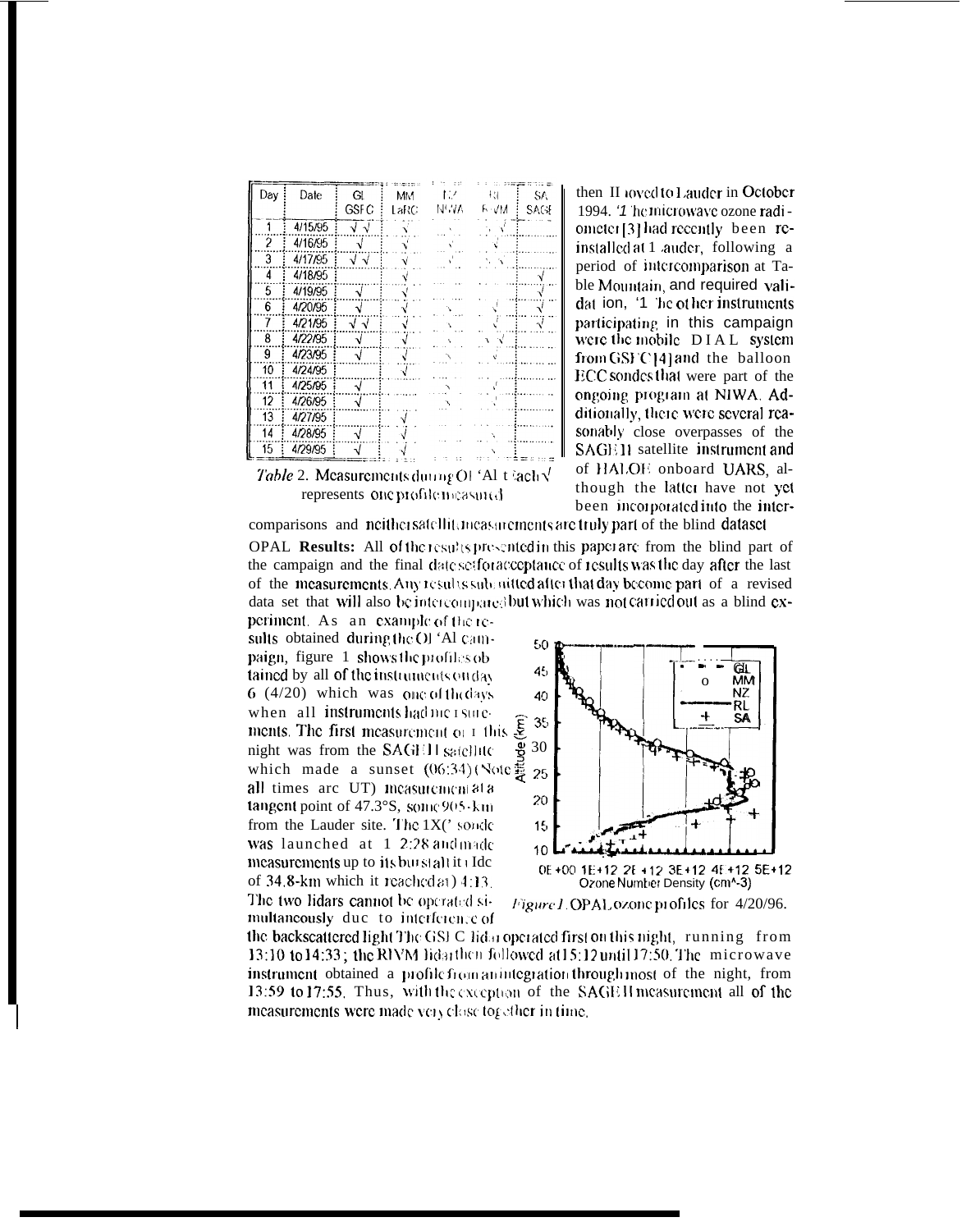It can simplify the analysis if the profiles measured by the different instruments can be individually compared to some reference trio file. In STOIC[5], for example a reference profile was created by averaging togetherall the meas urements made by all of the instruments during the campaign 1 lowever, for OPA1, it was de cided that there we I c not sufficient measurements  $that$   $f$   $f$   $is$ might not cause undue bias A reference profile was obtained by averaging all SAGE II measurements made within 1000-km and 5° latitude of Lauder during the years 1985-1991. Figure 2 shows the difference between the average



Figure 2. OPAL average di fferences from SAGE 1 I climatology (Pre-Pinatubo).

of the profiles measured by cachinstrument and this SAGE II climatology. It appears that below about 1.5-km the actual profile during the OPAL campaign was quite different to the climatological profile However, with the exception of SAGE 11, the instruments at Lauder agree verywell v 11)1 each other in this region, in fact, the altitude range for agreement within 3 I 0% extends from approximately 10-km (o 45-km, again with the exclusion of SAGHI Above 45-km the lidar of ifferences rapidly increase and this is perhaps the upperlimit for the lidar profiles during this campaign,

Roth the RIVM lidarteam and the microwave team are reprocessing their results using improved algorithms and these revised results will also becomsidered in the final analysis

M 1,03: The MLO3 campaign was carried out at the  $NOAA$ Manna Loa Observatory  $155.6^{\circ}$ W) primary  $(19.5^{\circ}N)$ . **NDSC** station between August 15 and September 1, 1996 This campaign was very like 01 'A 1, with a similar group of' instruments participating, Following OPAL the GSFC mobile DIAL system was transported to MLO. The JPL lidar, LaRC microwave ozone, and 1 CC son-

| Da,                                      | Date         | GL<br>GSFC | JL.<br>JPL | МM<br>LaRC    | NS.<br><b>NOAA</b> | SA<br>SAGE |  |  |  |
|------------------------------------------|--------------|------------|------------|---------------|--------------------|------------|--|--|--|
|                                          |              |            |            |               |                    |            |  |  |  |
|                                          | 871<br>-5795 | Ĩ.         |            |               | √                  |            |  |  |  |
| Ž                                        | 8/16/95      |            |            | √             | $\sqrt{}$          |            |  |  |  |
| i.<br>3                                  | 8/17/95      |            |            |               | $\sqrt{}$          |            |  |  |  |
| $\frac{2}{5}$                            | 8/18/95      |            |            | √             | √                  |            |  |  |  |
|                                          | 8/19/95      | V          | $\sqrt{}$  | V             | √                  |            |  |  |  |
| 6                                        | 8/20/95      | V          |            |               | √                  |            |  |  |  |
|                                          | 8/21/95      | √          |            | $\mathbf{v}'$ | $\sqrt{}$          |            |  |  |  |
|                                          | 8/22/95      | √          |            |               | √                  |            |  |  |  |
| ç.                                       | 8/23/95      | √          |            | √             |                    |            |  |  |  |
| 10                                       | 8/24/95      | -J         |            | √             | $\sqrt{}$          |            |  |  |  |
| 11                                       | 8/25/95      | √          |            | √             | $\sqrt{}$          |            |  |  |  |
| Ÿ.                                       | 8/26/95      |            |            | √             | $\sqrt{}$          |            |  |  |  |
| 13                                       | 8/27/95:     |            |            | √             |                    |            |  |  |  |
| 14                                       | 8/28/95      |            |            | $\sqrt{}$     | √                  | $\sqrt{}$  |  |  |  |
| 16                                       | 8/29/95      |            |            | √             | √                  | √          |  |  |  |
| 76                                       | 8/30/95      |            |            | √             | √                  | √          |  |  |  |
| ŤΖ                                       | 8/31/953     |            |            |               |                    |            |  |  |  |
| 18                                       | 9/1/95       |            |            |               |                    |            |  |  |  |
| Tahle 3<br>MLO3<br>Measuren<br>te durino |              |            |            |               |                    |            |  |  |  |